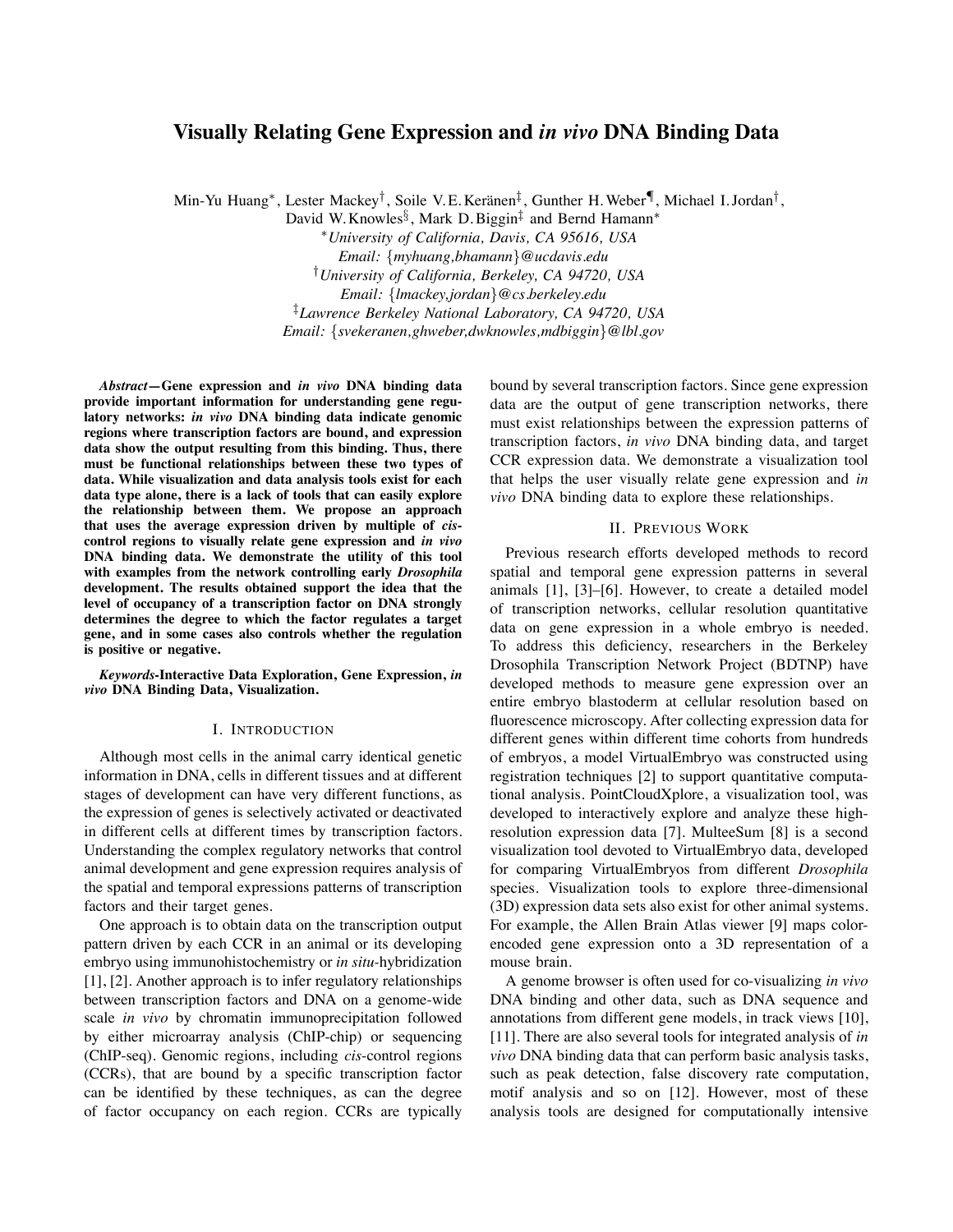

Figure 1. The expression surface of *Krüppel* (KR) and that of the average of a cohort of strongly bound CCRs (rank 1-10) shown in Unrolled View. In this view, a cylindrical projection is used to map the entire embryo blastoderm to a plane and the expression is shown as a height field, where the height represents the expression value. (a) shows KR in red and individual CCRs' patterns in other colors. (b) shows KR and the averaged expression surface of this cohort of CCRs in green. The average expression surface makes it easier to observe KR's repressing role. (c) shows the average expression surface of the cohort with strongest contributing CCR's color in each cell. One can see that each color region maps to its corresponding CCR peak shown in (a). The user can switch among these views freely to explore the data.

tasks rather than user-interactive analyses, or they analyze data for only one transcription factor at a time. They do not allow quantitative comparison of results for many factors at once directly within the tool, which is a serious limitation as recent studies [13] show that many transcription factors bind quantitatively to highly overlapping sets of thousands of genomic regions *in vivo*. Regions occupied at high levels by transcription factors are quite different in character from those that are more poorly bound, with only the more highly bound regions being functional CCRs. To address this limitation, we previously developed a visualization framework that combines a genome browser, a correlation table, scatter plots, and parallel coordinates via brushing-and-linking, to support quantitative analysis and exploration of data for many transcription factors at once [14]. Building on our previous tool to analyze *in vivo* DNA binding data, we have now established a tool that integrates features of this tool with PointCloudXplore to make use of the high-resolution VirtualEmbryo gene expression data sets. We demonstrate this novel integration and show its unique capability to relate gene expression and *in vivo* DNA binding data.

## III. SYSTEM DESIGN

We describe the data sets, the approach, and the visualization components in our tool in this section.

### *A. Data Sets*

We consider three types of the data sets obtained from early *Drosophila melanogaster* embryos: mRNA expression data of 15 transcription factors, mRNA expression data for 95 CCRs, and *in vivo* DNA binding data of 21 transcription factors at the 95 CCRs. Expression data are in the form of a VirtualEmbryo [2], which provides measured expression on a per-cell basis. In the late blastoderm stage (stage-5), the embryo consists of ∼6000 nuclei, and the VirtualEmbryo specifies an individual expression value for each blastoderm cell. The VirtualEmbryo data used here comprise of 6 time cohorts in stage-5. Expression values are normalized between zero and one for each transcription factor and for each CCR respectively. The *in vivo* DNA binding data are also normalized between zero and one for each transcription factor. All data below 1% false discovery rate (FDR) are set to zero.

## *B. Approach*

Determining the function of a transcription factor by comparing its expression pattern with that of an individual CCR is challenging. Consider Figure 1(a), where we observe the expression surfaces of *Krüppel (KR, shown in red)* and a number of its target CCRs (shown in, for example, magenta, blue, or cyan). When looking at the average pattern of all of the CCRs shown in Figure 1(a), it is apparent that KR likely represses these CCRs (Figure 1(b)). Hence, using an average pattern derived from multiple CCRs makes it easier to understand a transcription factor's role.

To test if the level at which a transcription factor occupies a CCR is important for how transcription factor affects expression output, we sort CCRs based on transcription factor ChIP-chip scores, with lower ChIP scores being ranked lower. We compute the average CCR expression pattern for every group of  $n$  CCRs down the rank list, where  $n$  is specified by the user and might typically be around ten. During the averaging process, we also create a CCR map by recording which CCR has the maximum expression value in each cell and this information can be displayed on the average expression surface using color (Figure 1(c)).

### *C. Visualization Components*

The *in vivo* DNA binding table is the central graphical user interface (GUI) and the starting point of our tool. The user uses this GUI to load all expression and *in vivo* DNA binding data. Figure 2 shows an example. The column labels show the names of transcription factors and the row labels indicate the names of each CCR. Each table cell shows the normalized ChIP score of its corresponding transcription factor at its corresponding CCR. Clicking on a column label initiates a sorting process for the CCR names based on that transcription factor's ChIP scores. Double-clicking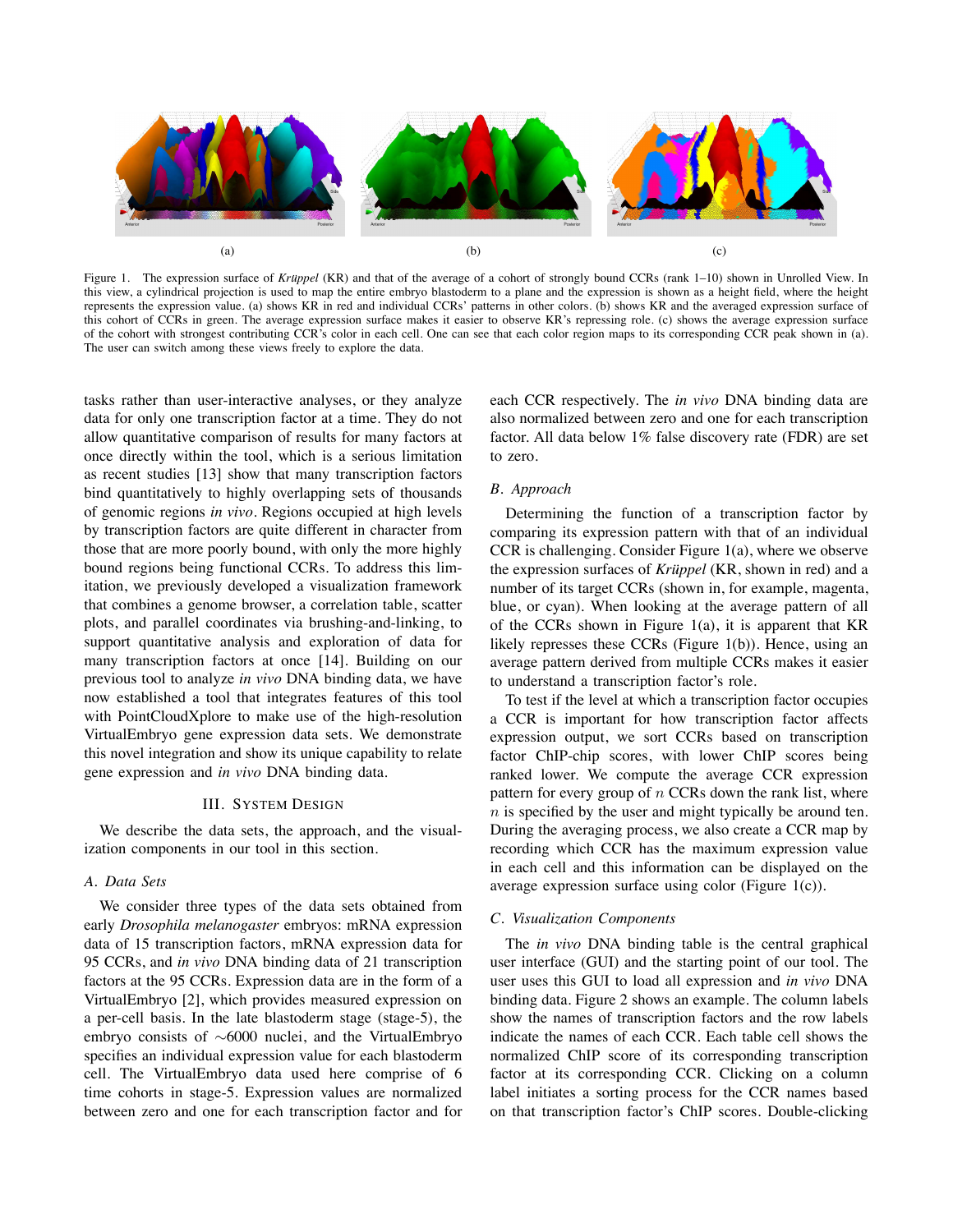

Figure 2. An example of the *in vivo* DNA binding table. (a) shows the ordinary interface. Table rows (CCRs) are sorted by the ChIP-chip scores of the transcription factor *Giant* (GT, surrounded by the blue box). We compute averaged CCR patterns for every group of  $n$  CCRs ( $n = 10$  in this example) down the CCR list (surrounded by green boxes). (b) the color map for the table. The background color of each table cell is mapped by its normalized ChIP-chip score.

on the table label causes the display of the corresponding expression pattern in Unrolled View.

We color-map each table cell's background based on its score. This color-mapping GUI helps the user discover the binding strengths of different transcription factors at different CCRs. For example, in Figure 2(a), *Giant* (GT, the first column surrounded by the blue box) shows a very strong binding at ChIPPCRM2 (the second row), while *Hunchback* (HB, the second column) only has a weak binding to it.

The MultiView window consists of a grid of images that share the same view point to allow the user to compare multiple expression patterns easily. Each sub-window can show an average CCR expression pattern for the transcription factor in the results. The user can also choose to display the transcription factor and/or the individual CCR expression pattern in the same sub-window if they are available.

## IV. CASE STUDY

Early *Drosophila* embryo development is coordinated by two groups of transcription factors that control patterning along the anterior-posterior (A-P) and dorsal-ventral (D-V) body axes, respectively. We have used our tool to explore the activity of several A-P and D-V transcription factors.

The A-P patterning transcription factor *Krüppel* (KR) is expressed as a stripe around the middle of the embryo. Figure 3 shows the KR expression surface along with the average patterns of three example cohorts of CCRs to which KR binds to at strong, medium, and weak levels. It can be seen that the CCRs that are strongly bound by KR (Figure 3(a)) show pronounced A-P patterns, while weakly bound CCRs (Figure 3(c)) show D-V patterns. Comparison between the average patterns of strongly bound CCRs and weakly bound CCRs suggest that KR represses the strongly bound CCRs in the middle of the embryo, as there exists a pronounced anti-correlation between KR expression and that of the CCR cohort. The average expression patterns of moderately bound CCR cohorts (Figure 3(b)) have a more complex relationship with KR, which could indicate that this transcription factor may activate some moderately bound CCRs. The expression of weakly bound CCR cohorts (Figure  $3(c)$ ) shows no obvious correlation with KR expression and thus the low levels of KR binding have likely no effect in controlling these CCRs.

Figure 4 shows the expression surface of another A-P patterning factor, *Giant* (GT), along with the averaged expression patterns of CCR cohorts to which GT shows strong, medium, and weak binding. Like KR, GT may activate some moderately bound CCRs (Figure 4(b)) and have no effect at weakly bound CCRs (Figure 4(c)), whereas high levels of GT binding likely repress transcription (Figure 4(a)).

We have also examined the relationship between DNA occupancy levels and CCR output expression patterns for the A-P regulators BCD and CAD and those of the D-V regulators SNA and TWI, obtaining broadly similar results to those seen for KR and GT (unpublished data).

The above examples provide new evidence that the level of factor occupancy on a CCR, as measured by ChIP assay, is an important determinant in how or whether the transcription factor regulates the CCR. CCRs that are more highly bound tend to be significantly regulated by the factor. CCRs that are occupied at lower levels tend to either not be regulated by the factor, regulated to a smaller degree, or, in the case of SNA, GT and KR, perhaps regulated in a different direction (*i.e.*, activated instead of repressed). This result supports earlier biochemical and genetic evidence that transcription factors show a quantitative continuum of binding and function *in vivo* [13] and illustrates the importance of quantitative analyses of both *in vivo* DNA binding and gene expression.

## V. CONCLUSIONS

We have introduced an effective approach to visually relate gene expression and *in vivo* DNA binding data: for each transcription factor, CCRs are grouped by the level of *in vivo* DNA occupancy of the transcription factor, and for each cohort, the expression patterns are then averaged to allow visual comparison with the expression pattern of the transcription factor. Our tool allows the user to visually explore the relationships among transcription factors and CCRs easily based on *in vivo* DNA binding data. We have provided several examples that illustrate the strength of this method to visualize integrated data.

#### ACKNOWLEDGMENTS

This work was supported by the National Institutes of Health through grant GM704403. Work conducted at Lawrence Berkeley National Laboratory (LBNL) is performed under Department of Energy contract DE-AC02- 05CH11231.